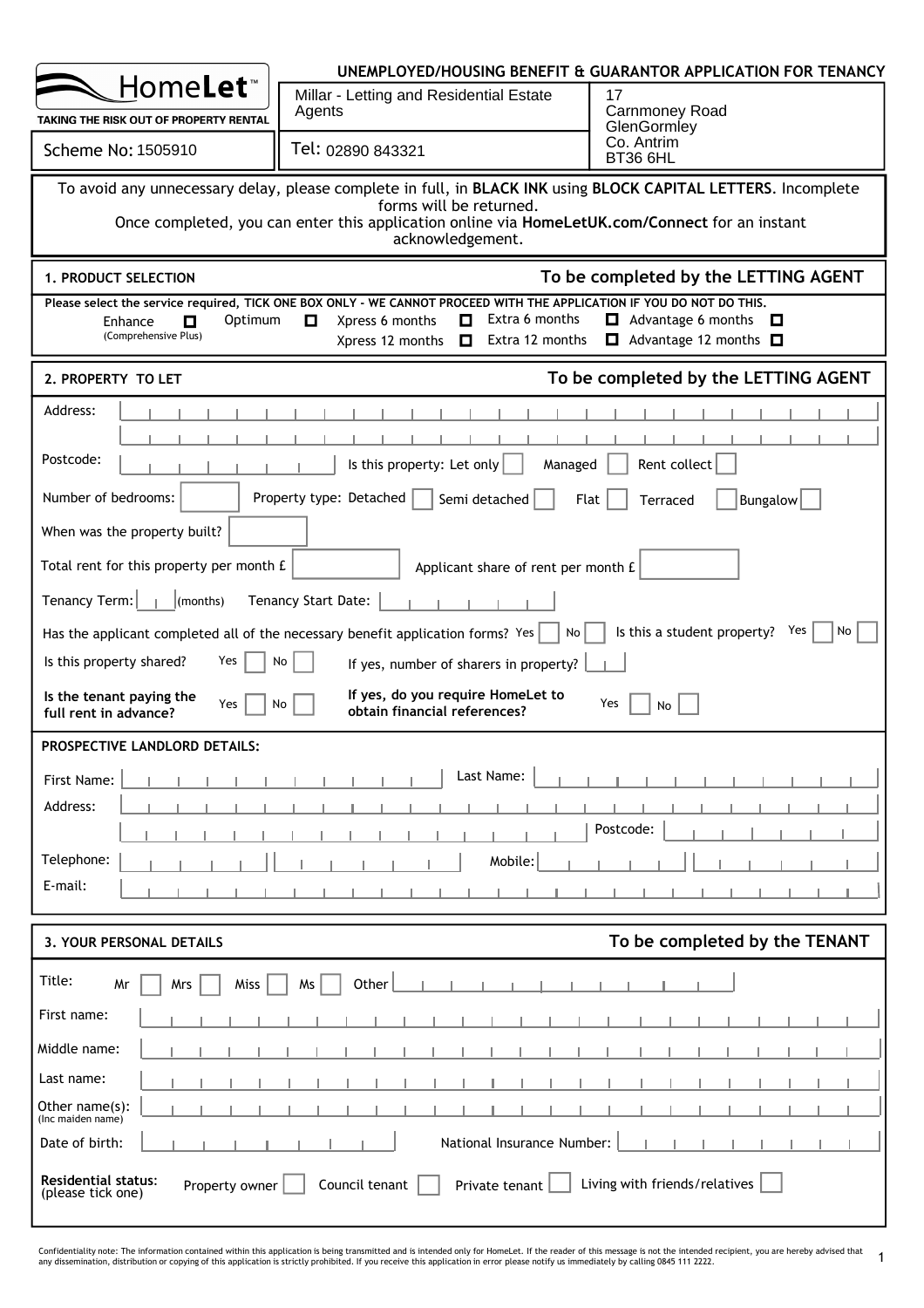|                         |                                                             | UNEMPLOYED/HOUSING BENEFIT & GUARANTOR APPLICATION FOR TENANCY                                                                                                                                                                                                                                                                                                                |                       |                               |
|-------------------------|-------------------------------------------------------------|-------------------------------------------------------------------------------------------------------------------------------------------------------------------------------------------------------------------------------------------------------------------------------------------------------------------------------------------------------------------------------|-----------------------|-------------------------------|
|                         | Home <b>Let</b> ™<br>TAKING THE RISK OUT OF PROPERTY RENTAL | Millar - Letting and Residential Estate<br>Agents                                                                                                                                                                                                                                                                                                                             | Scheme No:<br>1505910 | Tel:<br>02890 843321          |
|                         | YOUR PERSONAL DETAILS continued                             |                                                                                                                                                                                                                                                                                                                                                                               |                       | To be completed by the TENANT |
|                         |                                                             | Bank / building society details: please provide the details of your current account                                                                                                                                                                                                                                                                                           |                       |                               |
|                         | Name(s) of account holder(s):                               |                                                                                                                                                                                                                                                                                                                                                                               |                       |                               |
| Bank name:              |                                                             |                                                                                                                                                                                                                                                                                                                                                                               |                       |                               |
| Bank account number:    |                                                             | Sort code:                                                                                                                                                                                                                                                                                                                                                                    |                       |                               |
| Telephone:<br>(Inc STD) |                                                             | Mobile:<br>We may need to contact you when we process your application, please ensure that you provide at least 1 contact number.                                                                                                                                                                                                                                             |                       |                               |
| E-mail:                 |                                                             |                                                                                                                                                                                                                                                                                                                                                                               |                       |                               |
| Nationality:            |                                                             |                                                                                                                                                                                                                                                                                                                                                                               |                       |                               |
|                         |                                                             | Do you have any County Court Judgements, Court Decrees, Bankruptcy, Administration Orders,<br>Individual Voluntary Arrangements, or any other adverse credit history whether settled or not?<br>If YES, please detail on a separate sheet. Please note that failure to disclose information relating to adverse credit history may result in your application being declined. |                       | Yes<br>No                     |
|                         | 4. YOUR CURRENT & PREVIOUS ADDRESS(ES)                      |                                                                                                                                                                                                                                                                                                                                                                               |                       | To be completed by the TENANT |
| Current                 |                                                             |                                                                                                                                                                                                                                                                                                                                                                               |                       |                               |
| address:                |                                                             |                                                                                                                                                                                                                                                                                                                                                                               |                       |                               |
|                         |                                                             |                                                                                                                                                                                                                                                                                                                                                                               |                       |                               |
| Postcode:               |                                                             | Period at address:<br>Years                                                                                                                                                                                                                                                                                                                                                   | Months                |                               |
|                         |                                                             | If you have lived at your current address for less than 3 years, please provide previous addresses below.                                                                                                                                                                                                                                                                     |                       |                               |
| Address:                |                                                             |                                                                                                                                                                                                                                                                                                                                                                               |                       |                               |
|                         |                                                             |                                                                                                                                                                                                                                                                                                                                                                               |                       |                               |
| Postcode:               |                                                             | Period at address:<br>Years                                                                                                                                                                                                                                                                                                                                                   | Months                |                               |
| Address:                |                                                             |                                                                                                                                                                                                                                                                                                                                                                               |                       |                               |
|                         |                                                             |                                                                                                                                                                                                                                                                                                                                                                               |                       |                               |
|                         |                                                             |                                                                                                                                                                                                                                                                                                                                                                               |                       |                               |
| Postcode:               |                                                             | Period at address:<br>Years                                                                                                                                                                                                                                                                                                                                                   | Months                |                               |
|                         |                                                             | 5. YOUR CURRENT LETTING AGENT/LANDLORD/MANAGING AGENT                                                                                                                                                                                                                                                                                                                         |                       | To be completed by the TENANT |
|                         |                                                             | Your current Letting Agent/Landlord/Managing Agent (Complete this section if you are currently a tenant.)                                                                                                                                                                                                                                                                     |                       |                               |
| Name:                   |                                                             |                                                                                                                                                                                                                                                                                                                                                                               |                       |                               |
| Address:                |                                                             |                                                                                                                                                                                                                                                                                                                                                                               |                       |                               |
|                         |                                                             |                                                                                                                                                                                                                                                                                                                                                                               | Postcode:             |                               |
| Telephone<br>$(day)$ :  |                                                             | Telephone<br>(evening):                                                                                                                                                                                                                                                                                                                                                       |                       |                               |
| Fax:                    |                                                             |                                                                                                                                                                                                                                                                                                                                                                               |                       |                               |
| E-mail:                 |                                                             | Providing an email address or fax number could result in a QUICKER RESPONSE from your referee.                                                                                                                                                                                                                                                                                |                       |                               |

**You can track the progress of your application online by visiting homelet.co.uk/tenants then select 'Your Reference'. We'll send your log in details to your email address as soon as we receive your application.**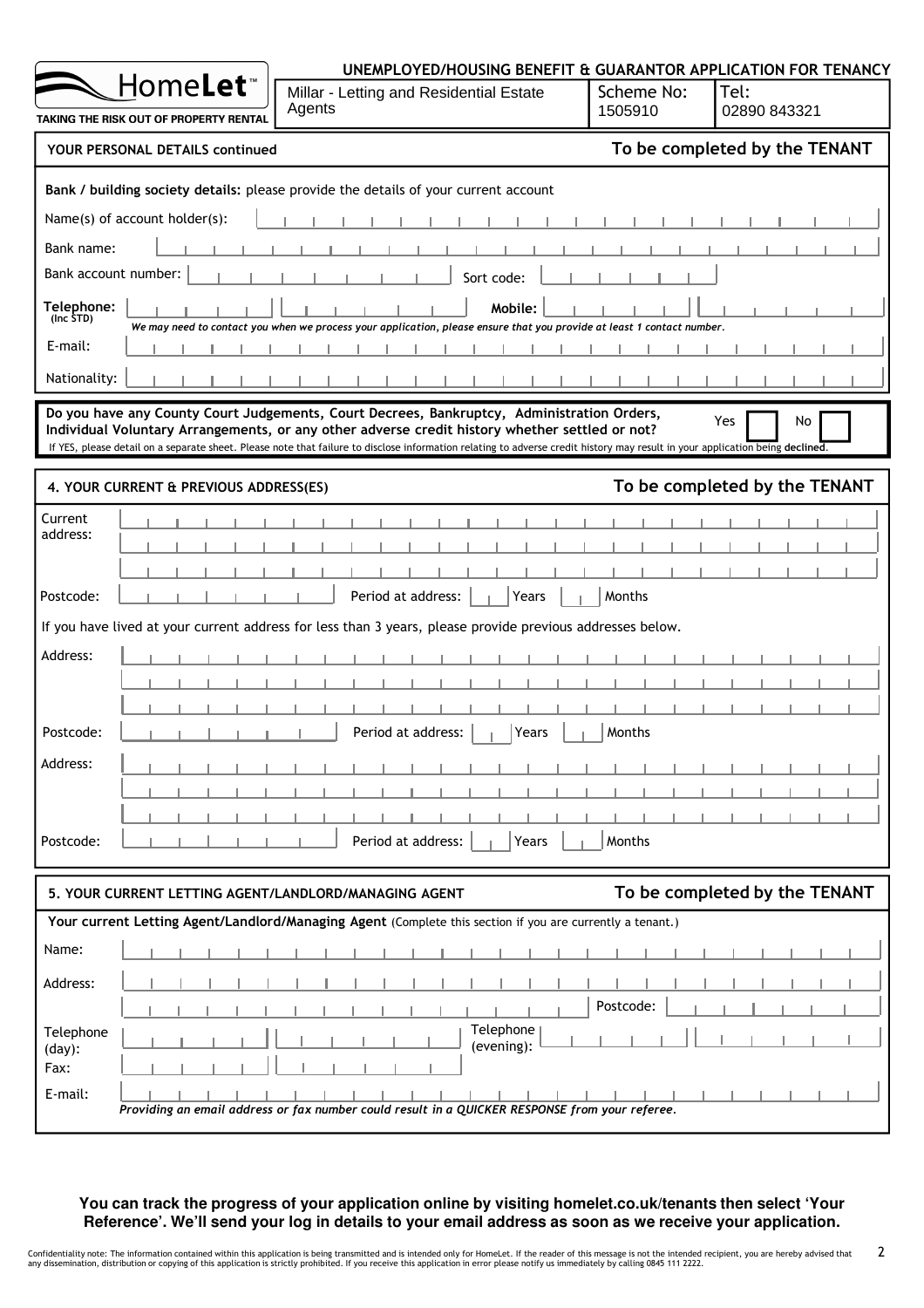|                                                                                                                                                                                                                                                                                                                                                                                                                                                                                                                                                                                                          | UNEMPLOYED/HOUSING BENEFIT & GUARANTOR APPLICATION FOR TENANCY                                                                                                                                                                                                                                                                                                                                                                                                                                                                                                                                                                                                                                                                                                                                                                                                                                                                                                                                                                                                                                                                                                                                                                                                                                                                                                                                                                                                                                                                                                                                                                                                                                                                                                                                                                                                                                                                                                                                                                                                                                                                                                                                                                                                                                                                                                                                                                                                                                                                                                                                                                                    |                       |                               |
|----------------------------------------------------------------------------------------------------------------------------------------------------------------------------------------------------------------------------------------------------------------------------------------------------------------------------------------------------------------------------------------------------------------------------------------------------------------------------------------------------------------------------------------------------------------------------------------------------------|---------------------------------------------------------------------------------------------------------------------------------------------------------------------------------------------------------------------------------------------------------------------------------------------------------------------------------------------------------------------------------------------------------------------------------------------------------------------------------------------------------------------------------------------------------------------------------------------------------------------------------------------------------------------------------------------------------------------------------------------------------------------------------------------------------------------------------------------------------------------------------------------------------------------------------------------------------------------------------------------------------------------------------------------------------------------------------------------------------------------------------------------------------------------------------------------------------------------------------------------------------------------------------------------------------------------------------------------------------------------------------------------------------------------------------------------------------------------------------------------------------------------------------------------------------------------------------------------------------------------------------------------------------------------------------------------------------------------------------------------------------------------------------------------------------------------------------------------------------------------------------------------------------------------------------------------------------------------------------------------------------------------------------------------------------------------------------------------------------------------------------------------------------------------------------------------------------------------------------------------------------------------------------------------------------------------------------------------------------------------------------------------------------------------------------------------------------------------------------------------------------------------------------------------------------------------------------------------------------------------------------------------------|-----------------------|-------------------------------|
| Home <b>Let</b> ™<br>TAKING THE RISK OUT OF PROPERTY RENTAL                                                                                                                                                                                                                                                                                                                                                                                                                                                                                                                                              | Millar - Letting and Residential Estate<br>Agents                                                                                                                                                                                                                                                                                                                                                                                                                                                                                                                                                                                                                                                                                                                                                                                                                                                                                                                                                                                                                                                                                                                                                                                                                                                                                                                                                                                                                                                                                                                                                                                                                                                                                                                                                                                                                                                                                                                                                                                                                                                                                                                                                                                                                                                                                                                                                                                                                                                                                                                                                                                                 | Scheme No:<br>1505910 | Tel:<br>02890 843321          |
| <b>6. ADDITIONAL INFORMATION</b>                                                                                                                                                                                                                                                                                                                                                                                                                                                                                                                                                                         |                                                                                                                                                                                                                                                                                                                                                                                                                                                                                                                                                                                                                                                                                                                                                                                                                                                                                                                                                                                                                                                                                                                                                                                                                                                                                                                                                                                                                                                                                                                                                                                                                                                                                                                                                                                                                                                                                                                                                                                                                                                                                                                                                                                                                                                                                                                                                                                                                                                                                                                                                                                                                                                   |                       | To be completed by the TENANT |
|                                                                                                                                                                                                                                                                                                                                                                                                                                                                                                                                                                                                          | Personal details: Information requested in this box is not required for referencing purposes, however may assist your managing agent.                                                                                                                                                                                                                                                                                                                                                                                                                                                                                                                                                                                                                                                                                                                                                                                                                                                                                                                                                                                                                                                                                                                                                                                                                                                                                                                                                                                                                                                                                                                                                                                                                                                                                                                                                                                                                                                                                                                                                                                                                                                                                                                                                                                                                                                                                                                                                                                                                                                                                                             |                       |                               |
| Single<br>Marital status:                                                                                                                                                                                                                                                                                                                                                                                                                                                                                                                                                                                | Divorced/separated<br>Married<br>Other                                                                                                                                                                                                                                                                                                                                                                                                                                                                                                                                                                                                                                                                                                                                                                                                                                                                                                                                                                                                                                                                                                                                                                                                                                                                                                                                                                                                                                                                                                                                                                                                                                                                                                                                                                                                                                                                                                                                                                                                                                                                                                                                                                                                                                                                                                                                                                                                                                                                                                                                                                                                            |                       |                               |
| Yes<br>Are you a smoker?                                                                                                                                                                                                                                                                                                                                                                                                                                                                                                                                                                                 | Do you have any pets? Yes<br>No<br>No                                                                                                                                                                                                                                                                                                                                                                                                                                                                                                                                                                                                                                                                                                                                                                                                                                                                                                                                                                                                                                                                                                                                                                                                                                                                                                                                                                                                                                                                                                                                                                                                                                                                                                                                                                                                                                                                                                                                                                                                                                                                                                                                                                                                                                                                                                                                                                                                                                                                                                                                                                                                             |                       |                               |
| Passport number:                                                                                                                                                                                                                                                                                                                                                                                                                                                                                                                                                                                         |                                                                                                                                                                                                                                                                                                                                                                                                                                                                                                                                                                                                                                                                                                                                                                                                                                                                                                                                                                                                                                                                                                                                                                                                                                                                                                                                                                                                                                                                                                                                                                                                                                                                                                                                                                                                                                                                                                                                                                                                                                                                                                                                                                                                                                                                                                                                                                                                                                                                                                                                                                                                                                                   |                       |                               |
| Please detail:                                                                                                                                                                                                                                                                                                                                                                                                                                                                                                                                                                                           |                                                                                                                                                                                                                                                                                                                                                                                                                                                                                                                                                                                                                                                                                                                                                                                                                                                                                                                                                                                                                                                                                                                                                                                                                                                                                                                                                                                                                                                                                                                                                                                                                                                                                                                                                                                                                                                                                                                                                                                                                                                                                                                                                                                                                                                                                                                                                                                                                                                                                                                                                                                                                                                   |                       |                               |
|                                                                                                                                                                                                                                                                                                                                                                                                                                                                                                                                                                                                          | Names and ages of any children who will be occupying the property (use a separate sheet if required):                                                                                                                                                                                                                                                                                                                                                                                                                                                                                                                                                                                                                                                                                                                                                                                                                                                                                                                                                                                                                                                                                                                                                                                                                                                                                                                                                                                                                                                                                                                                                                                                                                                                                                                                                                                                                                                                                                                                                                                                                                                                                                                                                                                                                                                                                                                                                                                                                                                                                                                                             |                       |                               |
|                                                                                                                                                                                                                                                                                                                                                                                                                                                                                                                                                                                                          |                                                                                                                                                                                                                                                                                                                                                                                                                                                                                                                                                                                                                                                                                                                                                                                                                                                                                                                                                                                                                                                                                                                                                                                                                                                                                                                                                                                                                                                                                                                                                                                                                                                                                                                                                                                                                                                                                                                                                                                                                                                                                                                                                                                                                                                                                                                                                                                                                                                                                                                                                                                                                                                   |                       |                               |
| Next of kin (this should NOT be your spouse):                                                                                                                                                                                                                                                                                                                                                                                                                                                                                                                                                            |                                                                                                                                                                                                                                                                                                                                                                                                                                                                                                                                                                                                                                                                                                                                                                                                                                                                                                                                                                                                                                                                                                                                                                                                                                                                                                                                                                                                                                                                                                                                                                                                                                                                                                                                                                                                                                                                                                                                                                                                                                                                                                                                                                                                                                                                                                                                                                                                                                                                                                                                                                                                                                                   |                       |                               |
| Name:                                                                                                                                                                                                                                                                                                                                                                                                                                                                                                                                                                                                    |                                                                                                                                                                                                                                                                                                                                                                                                                                                                                                                                                                                                                                                                                                                                                                                                                                                                                                                                                                                                                                                                                                                                                                                                                                                                                                                                                                                                                                                                                                                                                                                                                                                                                                                                                                                                                                                                                                                                                                                                                                                                                                                                                                                                                                                                                                                                                                                                                                                                                                                                                                                                                                                   |                       |                               |
| Address:                                                                                                                                                                                                                                                                                                                                                                                                                                                                                                                                                                                                 |                                                                                                                                                                                                                                                                                                                                                                                                                                                                                                                                                                                                                                                                                                                                                                                                                                                                                                                                                                                                                                                                                                                                                                                                                                                                                                                                                                                                                                                                                                                                                                                                                                                                                                                                                                                                                                                                                                                                                                                                                                                                                                                                                                                                                                                                                                                                                                                                                                                                                                                                                                                                                                                   |                       |                               |
| Telephone:                                                                                                                                                                                                                                                                                                                                                                                                                                                                                                                                                                                               | Relationship:                                                                                                                                                                                                                                                                                                                                                                                                                                                                                                                                                                                                                                                                                                                                                                                                                                                                                                                                                                                                                                                                                                                                                                                                                                                                                                                                                                                                                                                                                                                                                                                                                                                                                                                                                                                                                                                                                                                                                                                                                                                                                                                                                                                                                                                                                                                                                                                                                                                                                                                                                                                                                                     | Postcode:             |                               |
|                                                                                                                                                                                                                                                                                                                                                                                                                                                                                                                                                                                                          |                                                                                                                                                                                                                                                                                                                                                                                                                                                                                                                                                                                                                                                                                                                                                                                                                                                                                                                                                                                                                                                                                                                                                                                                                                                                                                                                                                                                                                                                                                                                                                                                                                                                                                                                                                                                                                                                                                                                                                                                                                                                                                                                                                                                                                                                                                                                                                                                                                                                                                                                                                                                                                                   |                       |                               |
| 7. DECLARATION AND CONSENT                                                                                                                                                                                                                                                                                                                                                                                                                                                                                                                                                                               |                                                                                                                                                                                                                                                                                                                                                                                                                                                                                                                                                                                                                                                                                                                                                                                                                                                                                                                                                                                                                                                                                                                                                                                                                                                                                                                                                                                                                                                                                                                                                                                                                                                                                                                                                                                                                                                                                                                                                                                                                                                                                                                                                                                                                                                                                                                                                                                                                                                                                                                                                                                                                                                   |                       | To be completed by the TENANT |
|                                                                                                                                                                                                                                                                                                                                                                                                                                                                                                                                                                                                          | Please read the declaration and sign and date below. WE CANNOT PROCEED WITH THIS APPLICATION IF YOU DO NOT CONSENT TO THESE TERMS.                                                                                                                                                                                                                                                                                                                                                                                                                                                                                                                                                                                                                                                                                                                                                                                                                                                                                                                                                                                                                                                                                                                                                                                                                                                                                                                                                                                                                                                                                                                                                                                                                                                                                                                                                                                                                                                                                                                                                                                                                                                                                                                                                                                                                                                                                                                                                                                                                                                                                                                |                       |                               |
| searches to verify such information. I consent that such verifications may involve HomeLet:<br>contacting any referee detailed in my application;<br>referencing, crime prevention and related (non marketing) purposes;<br>In connection with my application I acknowledge and consent that:<br>I may make for tenancies, credit and/or insurance;<br>HomeLet.<br>grounds to terminate the tenancy agreement.<br>consent that HomeLet:<br>- Can release my details where they are required to do so by law<br>which they feel may be of interest to me if I tick this box<br>described above.<br>Signed | I confirm that the information which I have given in my application form is to the best of my knowledge true and accurate. I acknowledge and agree to HomeLet carrying out<br>consulting with credit referencing agencies, including passing credit performance data to such agencies who may share this data with other organisations for credit<br>consulting with the Industry Sortcode Directory (ISCD) and Account Number Modulus Checker in order to confirm the accuracy of my bank account details; and<br>consulting with other third party tenancy database providers, such as Insurance Database Services Limited (who operate the Claims and Underwriting Exchange (CUE)).<br>HomeLet and any third party may keep a record of any search carried out to verify the information I have provided;<br>HomeLet may pass on any information I have supplied and the results of any linked verification checks to the letting agent and/or any appointed landlord;<br>if I default on my rental payment or apply for a new tenancy agreement in the future HomeLet may review the results of the verifications and searches set out above;<br>if I default on paying my rent the default will be recorded on HomeLet's central database for defaulting tenants and that such default may affect any future application<br>HomeLet can use debt collection agencies or tracing agents to trace my whereabouts and recover any monies I owe to HomeLet.<br>I may request the name and address of the Credit Reference Agency HomeLet use, I understand that I may apply for a copy of the information they provided to<br>The provisions of Section 17 of the Housing Act 1996 will apply, where applicable, to this application. If any information within this application is found to be untrue it may be<br>HomeLet shall for the purposes of this application form be the Data Controller as defined in the Data Protection Act 1998 (the "Act"). In connection with the Act I acknowledge and<br>- Can contact me about their alternative services which are appropriate and may be of interest to me if I do not tick this box<br>- Can contact me via text message or e-mail about the above services if I tick this box<br>- Can pass my details to third parties for those third parties to contact me with information about their products and services,<br>- Please note that you can contact us to unsubscribe from these services at any time<br>I hereby authorise my employer/accountant/pension administrator (delete as appropriate) to provide details of my earning and dates of employment to HomeLet for the purposes | П                     |                               |
| Print name in full                                                                                                                                                                                                                                                                                                                                                                                                                                                                                                                                                                                       |                                                                                                                                                                                                                                                                                                                                                                                                                                                                                                                                                                                                                                                                                                                                                                                                                                                                                                                                                                                                                                                                                                                                                                                                                                                                                                                                                                                                                                                                                                                                                                                                                                                                                                                                                                                                                                                                                                                                                                                                                                                                                                                                                                                                                                                                                                                                                                                                                                                                                                                                                                                                                                                   |                       |                               |
| Date                                                                                                                                                                                                                                                                                                                                                                                                                                                                                                                                                                                                     |                                                                                                                                                                                                                                                                                                                                                                                                                                                                                                                                                                                                                                                                                                                                                                                                                                                                                                                                                                                                                                                                                                                                                                                                                                                                                                                                                                                                                                                                                                                                                                                                                                                                                                                                                                                                                                                                                                                                                                                                                                                                                                                                                                                                                                                                                                                                                                                                                                                                                                                                                                                                                                                   |                       |                               |
|                                                                                                                                                                                                                                                                                                                                                                                                                                                                                                                                                                                                          | HomeLet is a trading name of Barbon Insurance Group Limited. Barbon Insurance Group Limited is authorised and regulated by the Financial Services Authority. Registered in<br>England number 3135797. Registered office address: 4-9 Highview, High Street, Bordon, Hampshire GU35 0AX.                                                                                                                                                                                                                                                                                                                                                                                                                                                                                                                                                                                                                                                                                                                                                                                                                                                                                                                                                                                                                                                                                                                                                                                                                                                                                                                                                                                                                                                                                                                                                                                                                                                                                                                                                                                                                                                                                                                                                                                                                                                                                                                                                                                                                                                                                                                                                           |                       |                               |

Confidentiality note: The information contained within this application is being transmitted and is intended only for HomeLet. If the reader of this message is not the intended recipient, you are hereby advised that 3<br>any to let your referees know that HomeLet will be contacting them.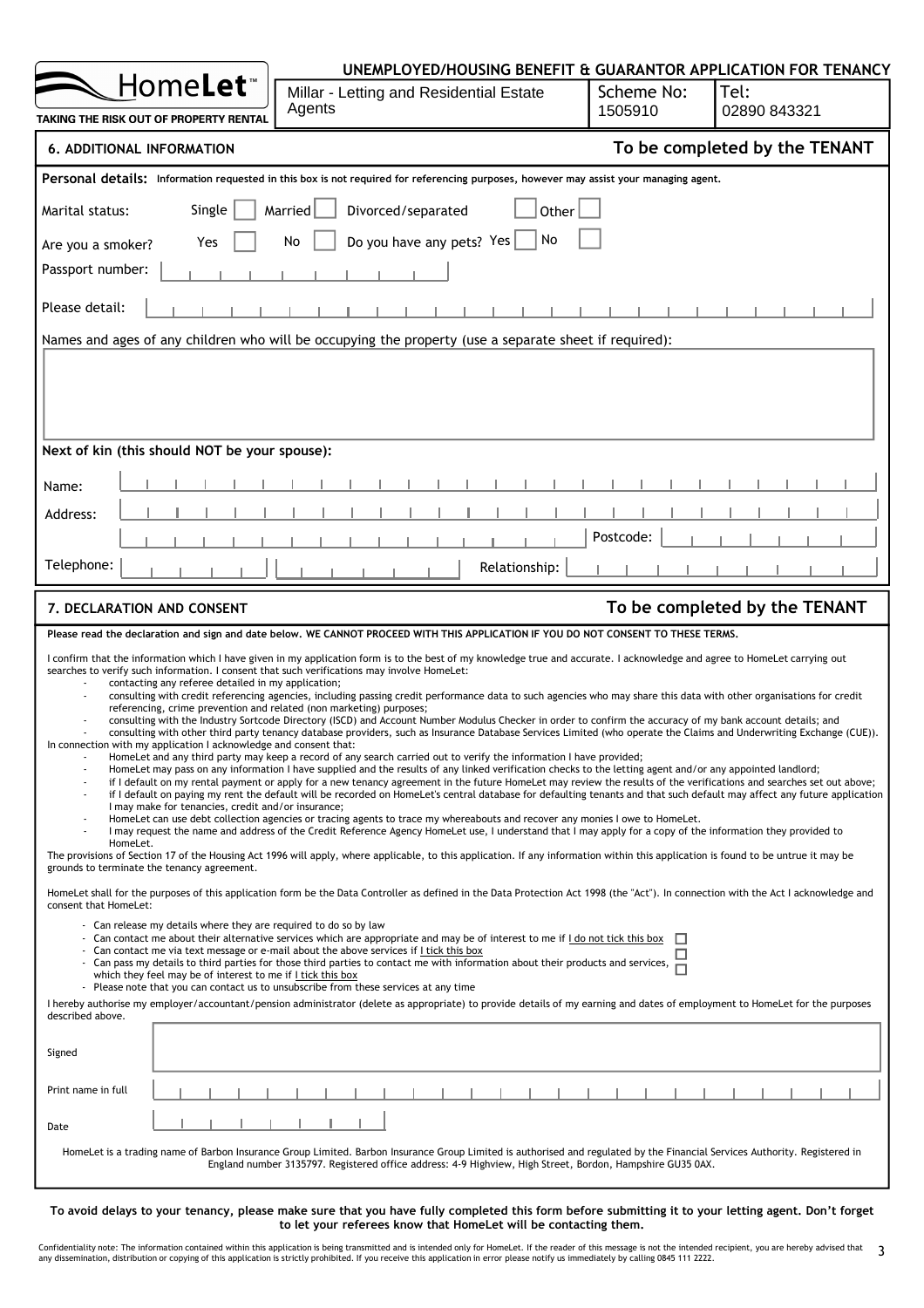|                                                            | UNEMPLOYED/HOUSING BENEFIT & GUARANTOR APPLICATION FOR TENANCY                                                                                                                                                                                                                                                                                                                |                       |                                                      |
|------------------------------------------------------------|-------------------------------------------------------------------------------------------------------------------------------------------------------------------------------------------------------------------------------------------------------------------------------------------------------------------------------------------------------------------------------|-----------------------|------------------------------------------------------|
| Home <b>Let</b> ™                                          | Millar - Letting and Residential Estate<br>Agents                                                                                                                                                                                                                                                                                                                             | Scheme No:<br>1505910 | Tel:<br>02890 843321                                 |
| TAKING THE RISK OUT OF PROPERTY RENTAL                     |                                                                                                                                                                                                                                                                                                                                                                               |                       |                                                      |
| 8. YOUR PERSONAL DETAILS                                   |                                                                                                                                                                                                                                                                                                                                                                               |                       | To be completed by the GUARANTOR                     |
| Title:<br>Miss<br>Mr<br>Mrs                                | Other<br>Ms                                                                                                                                                                                                                                                                                                                                                                   |                       |                                                      |
| First name:                                                |                                                                                                                                                                                                                                                                                                                                                                               |                       |                                                      |
| Middle name:                                               |                                                                                                                                                                                                                                                                                                                                                                               |                       |                                                      |
| Last name:                                                 |                                                                                                                                                                                                                                                                                                                                                                               |                       |                                                      |
| Other $name(s)$ :<br>(Inc maiden name)                     |                                                                                                                                                                                                                                                                                                                                                                               |                       |                                                      |
| Date of birth:                                             | National Insurance Number:                                                                                                                                                                                                                                                                                                                                                    |                       |                                                      |
| <b>Employment status:</b><br>Employed<br>(please tick one) | On contract<br>Self-employed<br>Retired                                                                                                                                                                                                                                                                                                                                       | Independent means     |                                                      |
| Gross annual income £                                      |                                                                                                                                                                                                                                                                                                                                                                               |                       |                                                      |
|                                                            | Bank / building society details: please provide the details of your current account                                                                                                                                                                                                                                                                                           |                       |                                                      |
| Name(s) of account holder(s):                              |                                                                                                                                                                                                                                                                                                                                                                               |                       |                                                      |
| Bank name:                                                 |                                                                                                                                                                                                                                                                                                                                                                               |                       |                                                      |
| Bank account number:                                       | Sort code:                                                                                                                                                                                                                                                                                                                                                                    |                       |                                                      |
| Telephone:<br>(Inc STD)                                    | Mobile:<br>We may need to contact you when we process your application, please ensure that you provide at least 1 contact number.                                                                                                                                                                                                                                             |                       |                                                      |
| E-mail:                                                    |                                                                                                                                                                                                                                                                                                                                                                               |                       |                                                      |
| Nationality:                                               |                                                                                                                                                                                                                                                                                                                                                                               |                       |                                                      |
|                                                            |                                                                                                                                                                                                                                                                                                                                                                               |                       |                                                      |
| 9. YOUR CURRENT AND PREVIOUS ADDRESS(ES)                   | Do you have any County Court Judgements, Court Decrees, Bankruptcy, Administration Orders,<br>Individual Voluntary Arrangements, or any other adverse credit history whether settled or not?<br>If YES, please detail on a separate sheet. Please note that failure to disclose information relating to adverse credit history may result in your application being declined. |                       | <b>Yes</b><br>No<br>To be completed by the GUARANTOR |
| Address:                                                   |                                                                                                                                                                                                                                                                                                                                                                               |                       |                                                      |
|                                                            |                                                                                                                                                                                                                                                                                                                                                                               |                       |                                                      |
|                                                            |                                                                                                                                                                                                                                                                                                                                                                               |                       |                                                      |
| Postcode:                                                  | Period at address:<br>Years                                                                                                                                                                                                                                                                                                                                                   | Months                |                                                      |
| Address:                                                   | If you have lived at your current address for less than 3 years, please provide previous addresses below.                                                                                                                                                                                                                                                                     |                       |                                                      |
|                                                            |                                                                                                                                                                                                                                                                                                                                                                               |                       |                                                      |
|                                                            |                                                                                                                                                                                                                                                                                                                                                                               |                       |                                                      |
| Postcode:                                                  | Period at address:<br>Years                                                                                                                                                                                                                                                                                                                                                   | Months                |                                                      |
| Address:                                                   |                                                                                                                                                                                                                                                                                                                                                                               |                       |                                                      |
|                                                            |                                                                                                                                                                                                                                                                                                                                                                               |                       |                                                      |
|                                                            |                                                                                                                                                                                                                                                                                                                                                                               |                       |                                                      |
| Postcode:                                                  | Period at address:<br>Years                                                                                                                                                                                                                                                                                                                                                   | Months                |                                                      |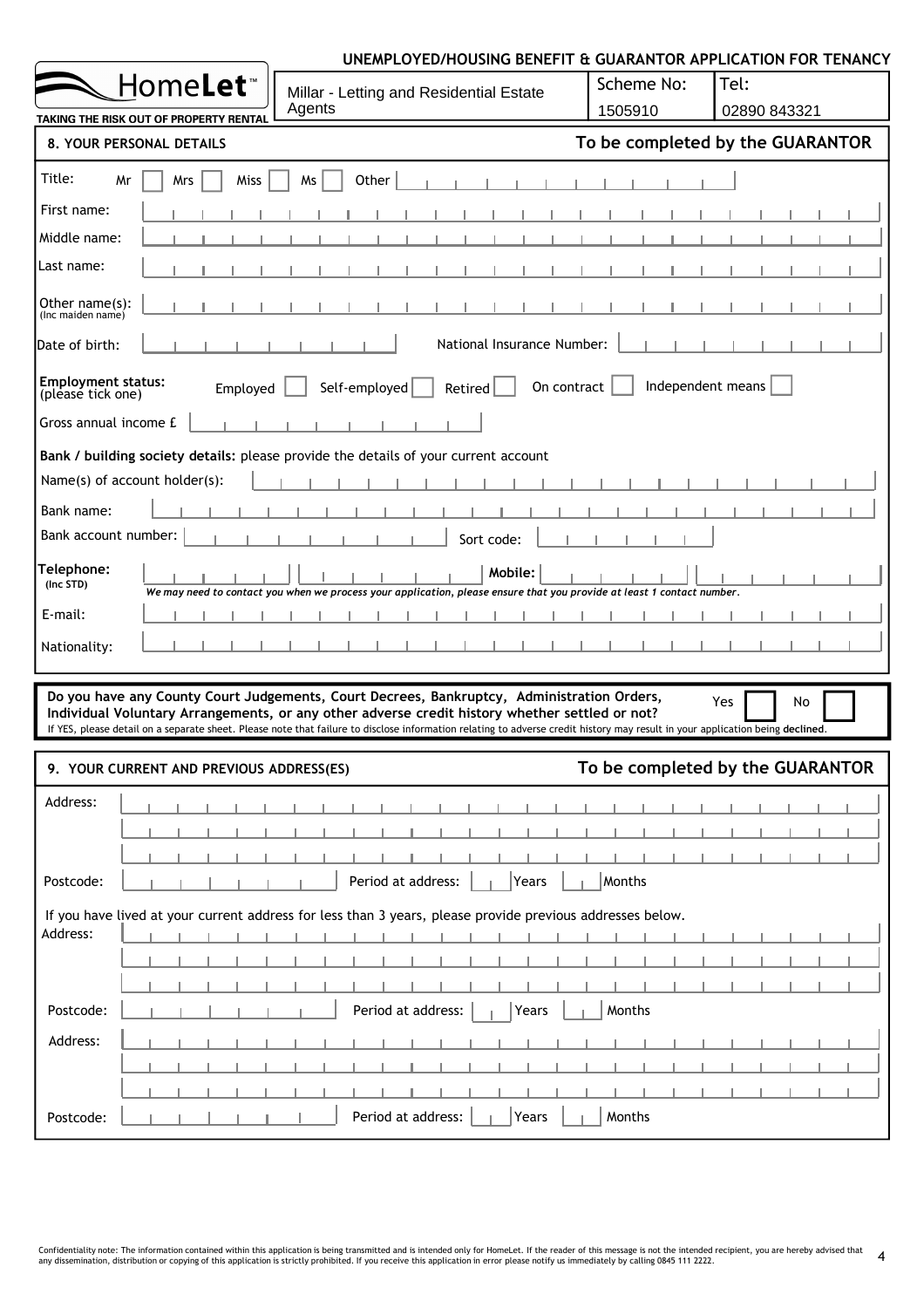|                                                                     |                                                                                                                                                                                                                                         | UNEMPLOYED/HOUSING BENEFIT & GUARANTOR APPLICATION FOR TENANCY               |
|---------------------------------------------------------------------|-----------------------------------------------------------------------------------------------------------------------------------------------------------------------------------------------------------------------------------------|------------------------------------------------------------------------------|
| Home <b>Let</b> ™                                                   | Millar - Letting and Residential Estate                                                                                                                                                                                                 | Scheme No:<br>Tel:                                                           |
| TAKING THE RISK OUT OF PROPERTY RENTAL                              | Agents                                                                                                                                                                                                                                  | 02890 843321<br>1505910                                                      |
| <b>10. YOUR FINANCIAL INFORMATION</b>                               |                                                                                                                                                                                                                                         | To be completed by the GUARANTOR                                             |
|                                                                     | Please tell us about your earnings and provide the details of a financial referee below (please tick one). Failure to provide<br>your gross annual income will prevent us from contacting your referee and will delay your application. |                                                                              |
| Current employer                                                    | Pension administrator<br>Accountant                                                                                                                                                                                                     | SA302/SA100                                                                  |
| Company name:                                                       |                                                                                                                                                                                                                                         |                                                                              |
| Address:                                                            |                                                                                                                                                                                                                                         |                                                                              |
|                                                                     |                                                                                                                                                                                                                                         | Postcode:                                                                    |
| Contact name:                                                       |                                                                                                                                                                                                                                         |                                                                              |
| Contact's position:                                                 |                                                                                                                                                                                                                                         |                                                                              |
| Telephone:                                                          | Fax:                                                                                                                                                                                                                                    |                                                                              |
| E-mail:                                                             | Providing an email address or fax number could result in a QUICKER RESPONSE from your referee.                                                                                                                                          |                                                                              |
| Your position:                                                      |                                                                                                                                                                                                                                         |                                                                              |
| Is this position:<br>Permanent                                      | Contract<br>Contract Term<br>Months                                                                                                                                                                                                     | Hours per week                                                               |
| Payroll/Service/Pension number:                                     |                                                                                                                                                                                                                                         |                                                                              |
| Gross Salary/Pension/Drawings per annum: £                          |                                                                                                                                                                                                                                         | If self-employed please include your average<br>earnings in the last 2 years |
| Start date:                                                         | End date (if applicable):                                                                                                                                                                                                               |                                                                              |
| Will your employment change before the proposed tenancy starts? Yes | <b>No</b>                                                                                                                                                                                                                               | If YES, please provide details below.                                        |
|                                                                     | If you are changing to new employment, have a second job or another source of income, please provide details in this section.                                                                                                           |                                                                              |
| Future employer<br>Second employer                                  | Pension administrator                                                                                                                                                                                                                   | Benefit/ other<br>Accountant                                                 |
| Company name:                                                       |                                                                                                                                                                                                                                         |                                                                              |
| Address:                                                            |                                                                                                                                                                                                                                         |                                                                              |
|                                                                     | H.                                                                                                                                                                                                                                      | Postcode:                                                                    |
| Contact name:                                                       |                                                                                                                                                                                                                                         |                                                                              |
| Contact's position:                                                 |                                                                                                                                                                                                                                         |                                                                              |
| Telephone:<br>(Inc STD)                                             | Fax:                                                                                                                                                                                                                                    |                                                                              |
| E-mail:                                                             | Providing an email address or fax number could result in a QUICKER RESPONSE from your referee.                                                                                                                                          |                                                                              |
| Your position:                                                      |                                                                                                                                                                                                                                         |                                                                              |
| Is this position:<br>Permanent                                      | Contract<br>Contract term<br>Months                                                                                                                                                                                                     | Hours per week                                                               |
| Payroll/Service/Pension Number:                                     |                                                                                                                                                                                                                                         |                                                                              |
| Gross Salary/Pension/Drawings per annum: £                          |                                                                                                                                                                                                                                         | If self-employed please include your average<br>earnings in the last 2 years |
| Start date:                                                         | End date (if applicable):                                                                                                                                                                                                               |                                                                              |
| <b>11. ADDITIONAL INFORMATION</b>                                   |                                                                                                                                                                                                                                         | To be completed by the GUARANTOR                                             |
|                                                                     | Please provide any additional information that may help us process your application below:                                                                                                                                              |                                                                              |